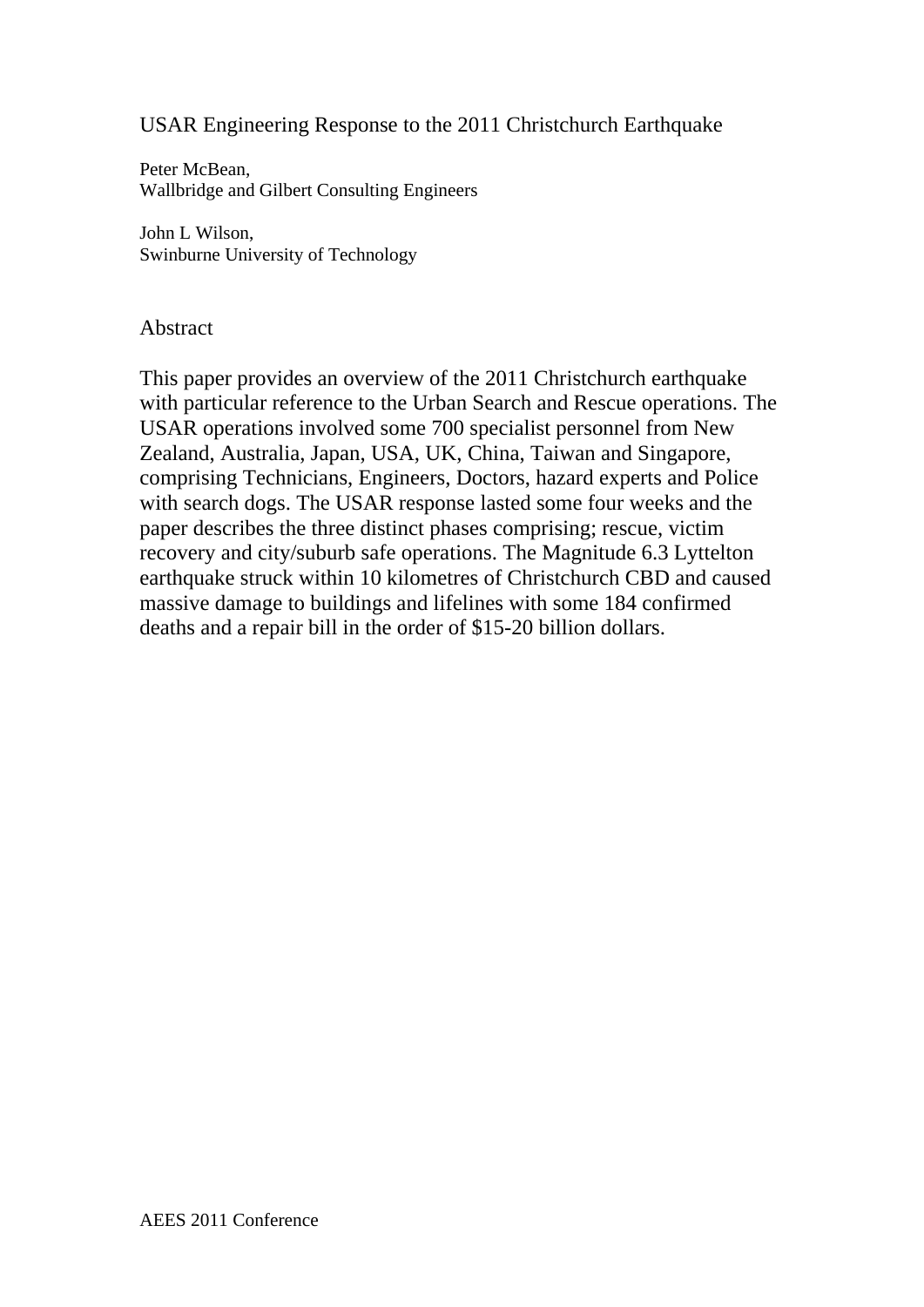## 1. Earthquake Overview

The Magnitude 6.3 Lyttelton earthquake struck within 10 kilometres of central Christchurch at 12:51pm on Tuesday 22 February, 2011 and caused massive damage and 184 confirmed deaths. This event was a severe aftershock of the Mn7.1 Darfield earthquake that struck on 4 September 2010, some 40 kilometres from the city centre. The city of Christchurch with a population of 350,000 people and 140,000 homes is located on an alluvial plain with around a 50 metre depth of fine silts, sands and gravels and a very high water table. The Mn6.3 event was essentially a 'bullseye' event that violently shook the city with peak ground velocities in the order of 400 mm/second and very high vertical accelerations in the order of 1.0g. Such severe ground shaking on the soft saturated alluvial sediments caused widespread liquefaction and resulted in around 250,000 tonnes of silt deposited in the streets, widespread foundation damage, particularly to building located on pad footings or supported by shear friction piles. The liquefaction and soft soils both amplified the ground motion and in some cases weakened the building system as a result of differential settlement.

- 2. General Observations on the Performance of Buildings and **Lifelines**
- 2.1 Historic Buildings

Christchurch is an old colonial planned city dating back to the 1840s with a large number of low rise un-reinforced masonry buildings (URM) built in the period 1880- 1930. These buildings added to the historic charm of Christchurch, but most had a lateral strength capacity less than 1/3 of current code requirements, which meant that the buildings were subject to loading six times greater than their strength. Consequently there was significant damage and collapse, both full and partial. A common form of partial collapse involved out-of–plane failure of the masonry walls, resulting in tonnes of bricks falling directly into the street or onto awnings, which in turn collapsed creating a significant risk for pedestrians.

The historic Christchurch Cathedral built in 1864 and located in the centre of the city suffered significant damage with the 60 metre tall masonry spire collapsing into the public square (Figure 1). At the time of collapse, it was feared that a number of people were trapped under the rubble, but fortunately this was found not to be the case, after extensive USAR searching.

The earthquake demonstrated the vulnerability of historic masonry structures that had not been retrofitted to modern standards for understandable financial reasons. Unfortunately, the earthquake destroyed the heritage, cost lives and had significant cost implications from both a business interruption and asset replacement perspective. Around 15% of the URM buildings needed to be demolished, 35% had severe damage, 35% moderate damage and 15% minor or no damage. Significantly, many of the retrofitted URM buildings that had walls secured to the floor and roof diaphragms to prevent out-of-plane failure, responded as a more robust system and performed well with only minor damage sustained.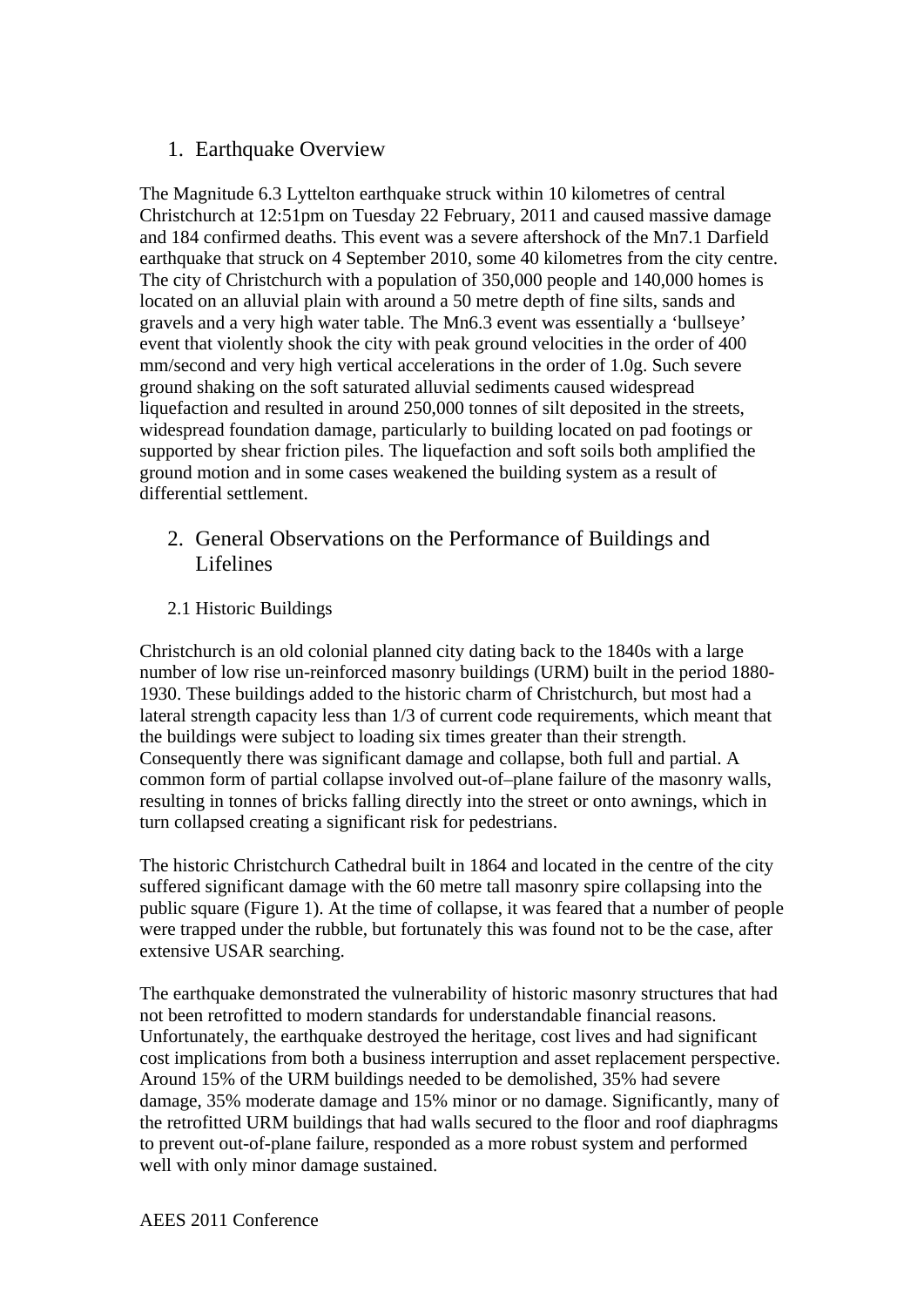#### 2.2 Older Buildings 1930-1990

Most buildings of this era were reinforced concrete and reinforced masonry and many suffered significant damage, whilst some collapsed. The variation in performance can be attributed to a number of factors including; orientation, structural layout (plan and vertical), non-seismic detailing, axial load ratio on columns and walls, time of construction, foundation type, soil conditions, liquefaction effects and level of ground shaking experienced. Two notable reinforced concrete buildings collapsed; the Pyne Gould Corporation Building (PGC where 12 people died) and the Canterbury Television Building (CTV where more than 90 people perished).

The 5 storey PGC building was built in 1963 with a lift shaft near the rear of the building. The building experienced large drifts caused by local failure in the walls and torsional rotation, resulting in the limited ductile gravity frames and upper floor slabs progressively collapsing onto the intact first floor (Figure 2). Interestingly an adjacent 4 storey office building (Ernst and Young) survived with virtually no damage and the adjacent 'Rotunda' reinforced concrete dome structure survived by rocking on the poorly detailed, but lightly loaded columns.

The 6 storey CTV building was constructed in 1986 and relied on core walls surrounding the lift shaft on the north side and coupled shear walls on the south side. The whole building collapsed with only the lift shaft remaining standing and a fierce fire that started in the car park causing many of the deaths (Figure 3). The catastrophic progressive collapse of the building could be attributed to insufficient drift capacity caused by the high axial loads in the columns and shear walls combined with the very high horizontal and vertical ground motions experienced in the area.

#### 2.3 Contemporary Buildings 1990+

Most contemporary buildings designed with the principles of capacity design and to more recent earthquake standards generally performed well. A common form of modern construction was the reinforced concrete special moment resisting frame building, which performed generally as planned with limited beam hinging and joints intact. An exception was the performance of the 'non-structural' precast stairs, which collapsed in a number of buildings, creating an unacceptable situation where people could not safely evacuate the building. The collapse of the staircases was attributed to insufficient movement gaps provided, which resulted in the staircases buckling in compression when the storey drift was excessive and then becoming unseated on the reverse cycle, resulting in gravity load collapse. A number of people were thought to have been trapped in such staircase collapses, particularly in the around 20 storey Forsythe Barr building where 10 flights of stairs had collapsed from around Level 5 to 15 (Figure 4). Fortunately, after extensive and difficult searching which involved removal of each of the 9 tonne precast stair units, no fatalities were discovered. Similar stair details were used in other buildings including the Grand Chancellor (partial stair collapse) and the Brannigan's Bar building (damaged staircases).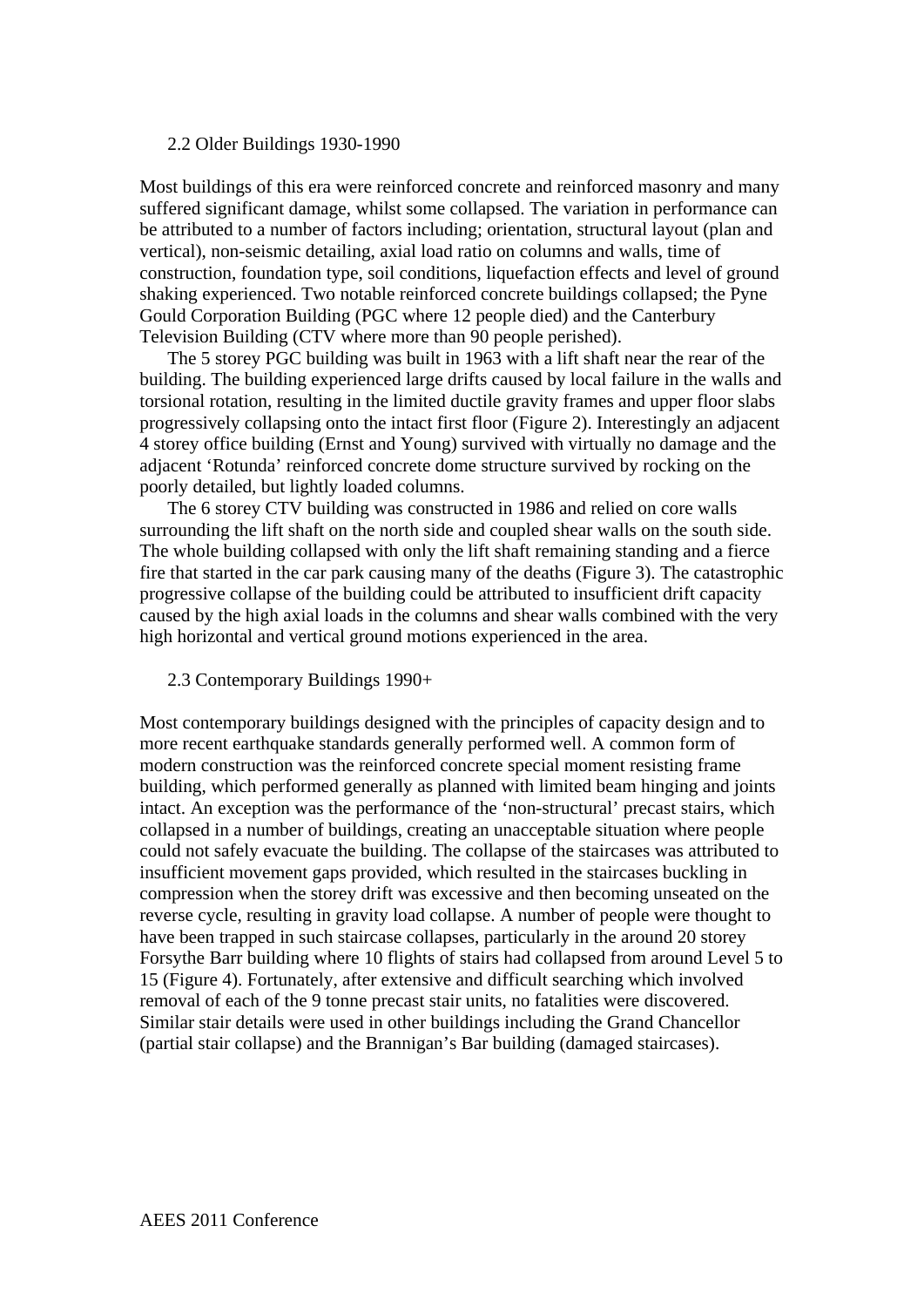### 2.4 Lifelines

Extensive damage was suffered to the services and lifelines of the city, principally caused by liquefaction and differential settlement. Electricity was returned to most of the city within 24 hours and to 90% of the city after 10 days. Telecommunication systems generally functioned well particularly the mobile system. The water and sewerage system performed poorly with extensive damage to the underground pipe network. The city was reliant on bottled drinking water for a number of weeks whilst the supply was restored and portable toilets and hand dug pits in the backyard became the substitute for the centralised sewerage system. Restoration of the water and sewerage systems to parts of the city is continuing six months after the earthquake, which adds additional hardship to the already strained community. The road system was badly damaged due to liquefaction causing extensive differential settlement and the deposit of a quarter of a million of tonnes of silt into the streets. The roads tended to have a 'wavy' profile caused by the settlement of the ground, which meant the roads were usable, but major rectification works will be required to reinstate the roads back to their original profiles. Most of the 320 bridges in the city remained operational despite the formation of small vertical gaps between the bridge and the abutment caused by differential settlement, although 13 bridges were closed due to structural and foundation problems. This was particularly evident around the Avon river where lateral spreading of the ground was clearly visible.

### 3. USAR Response

The response to the Christchurch earthquake was immediate with the three New Zealand USAR Task Forces deployed (TF1 Palmerston North, TF2 Christchurch, TF3 Auckland). This involved some 160 USAR technicians, 7 contracted USAR engineers and 15 trained USAR engineer support specialists. International fully self sufficient USAR teams quickly followed from the following countries: Australia (3 teams from Queensland, NSW and a national composite team), USA, UK, Japan, Taiwan, Singapore and China. The total number of USAR personnel was around 700 and all based in Latimer Square, a public park very close to the CBD (Figure 5). The USAR operations peaked over the first two weeks with operations concluding on Saturday 19 March, some four weeks after the earthquake. The USAR engineers deployed from NZ and Australia were all trained to Level 2 status with rubble pile experience. The USAR operations involved three distinct response phases; (i) search and rescue (ii) victim recovery and (iii) city/suburb safe, which are described in the following sections.

### 3.1 USAR Phase One Response – Search and Rescue

USAR engineers provided support to the USAR teams to assist in rescuing trapped personnel in particular identifying the least dangerous access to potential void areas and providing advice on stabilisation measures with the collapsed structure. 70 trapped people were safely extricated from the collapsed buildings including 18 from the CTV building and 28 from the PGC building during the operations. USAR teams helped with the rescue of people from some office buildings where the precast stairs had collapsed and helicopter access from the roof was required. Unfortunately no live survivors were found after 24 hours; however USAR operations maintained their 24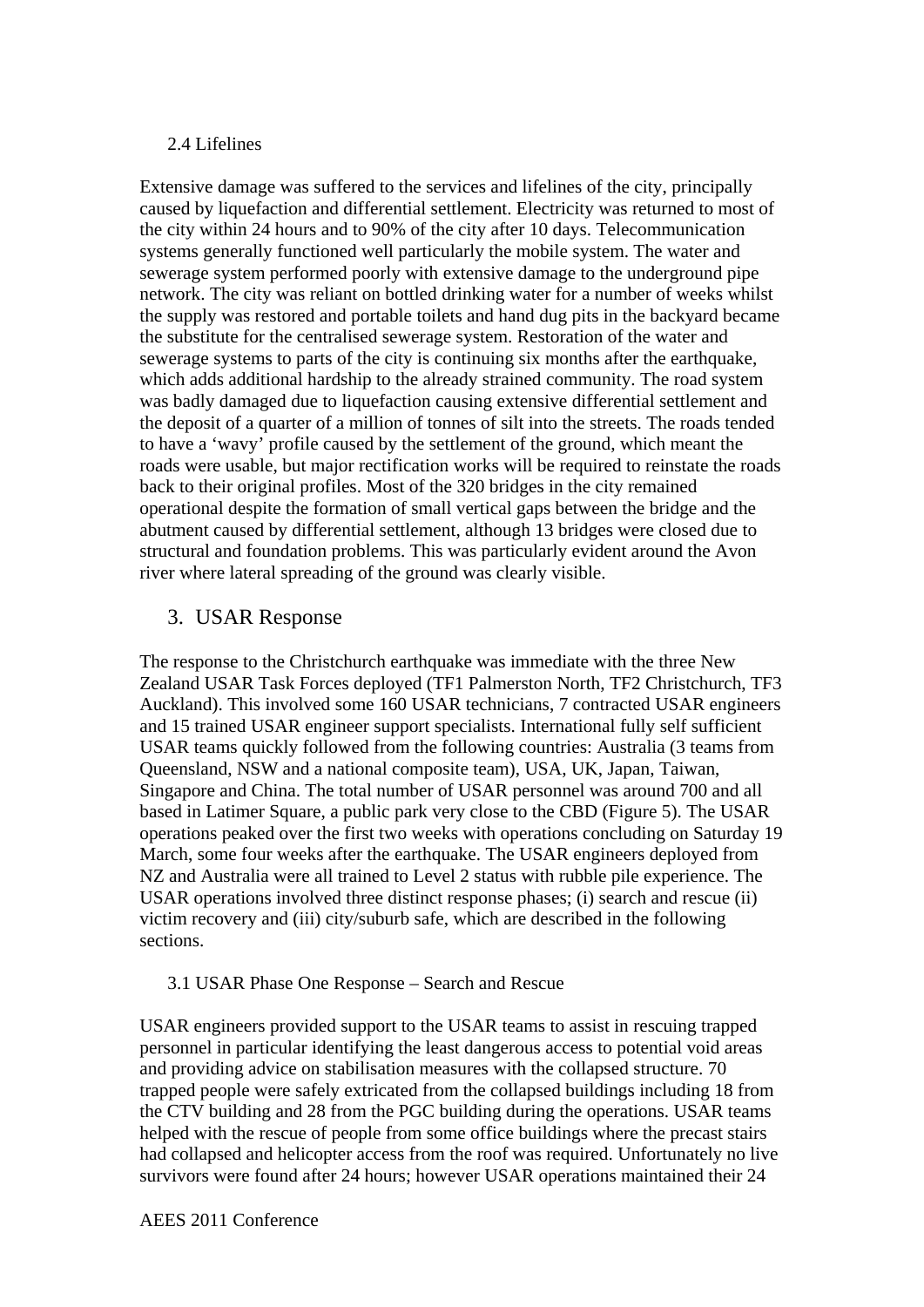hour search and rescue activities for 7 days following the earthquake before transitioning to the second phase.

#### 3.2 USAR Phase Two Response – Victim search and recovery

USAR phase 2 operations involved searching every building, every floor and every room. Buildings searched were clearly identified with the international markings that denoted the USAR team, date, number of victims extricated and any hazards identified. At the commencement of phase 2 the official death toll stood at 146 with a further 180 people believed missing. Victim identification was slow and difficult, but ongoing positive forensic identification of remains led the realisation that many of those previously listed as missing had already been counted in the official death toll. The victim recovery in the CTV and PGC buildings was difficult and completed after around 7-10 days. Other difficult operations for the USAR teams involved searching for victims in the Christchurch Cathedral collapse, Grand Chancellor building staircase collapse and the Forsythe Barr building staircase collapse. In addition, USAR teams assisted with the design and erection of a flying buttress to support and secure the damaged western wall of the Christchurch Cathedral to allow search operations in the vicinity to continue.

Access to building records and detailed design drawings provided valuable information to USAR engineers during this and subsequent phases. For example, examination of the Copthorne Hotel drawings indicated two large column transfer beams had been used by the designers to provide an open column free ground floor foyer. A USAR team sent to investigate the transfer beam condition identified that despite the Hotel ceiling remaining intact, and there being no obvious external signs of distress, both beams were close to failure and temporary shoring was required to stabilise the structure.

3.3 USAR Phase Three Response – City Safe

Christchurch city was secured by the police and army with a cordon established creating a 2km by 2 km secure block with security passes required for access. The cordon was established to provide security against looting (all the shops were left open) and to prevent public access from a safety perspective. The USAR team assisted in making the city safer so that the cordon could be reduced in size over time. The city safe operations involved identifying and reporting hazards, supervising contractors where deconstruction had been approved to remove the hazard, removing debris from the streets and assisting strengthening some buildings where the structural support system had been damaged (Figure 6).

The most challenging aspect of this phase was managing the paperwork and ensuring the deconstruction process was well managed and the necessary approvals completed. The approval process involved a USAR engineer initiating a recommendation for the deconstruction of a dangerous building. This recommendation was processed by the City Council in consultation with the building owners and the historic society and within 24 hours a decision was finalised. Relevant services (electricity, gas and telecommunication) were contacted and a contractor engaged if deconstruction was approved through this process. USAR engineers were then involved in monitoring the deconstruction and providing a photographic record that the works had been completed. Requests from building owners for the removal of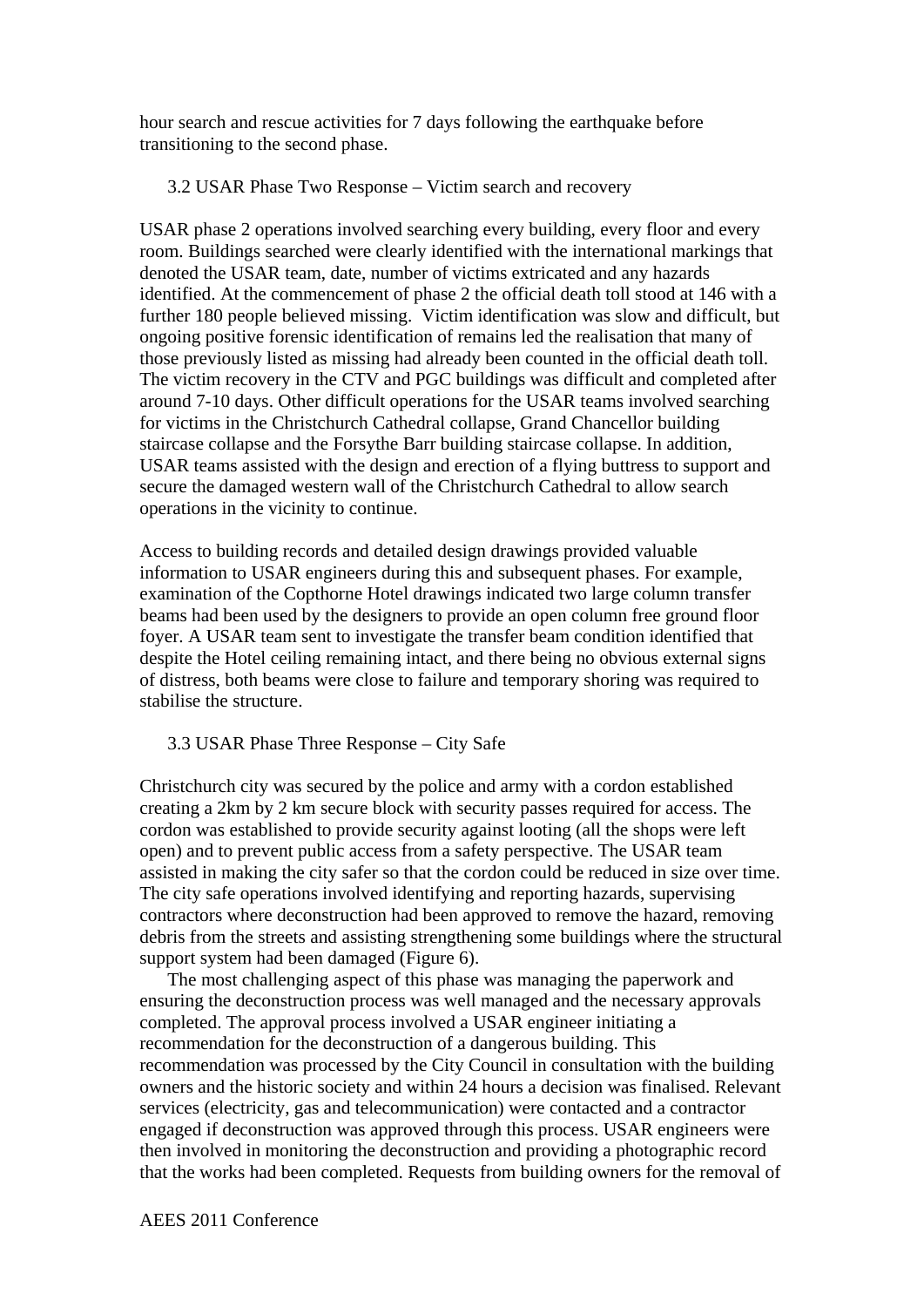important items of contents prior to deconstruction were considered on their merits. In many instances, loose easily identifiable items such medical records, computer hard drives, and small precious objects were (when safe to do so) recovered by the deconstruction teams.

In some cases, USAR engineers worked with contract engineers to stabilise buildings where partial collapse of the building had occurred. For example, temporary strengthening works were developed and installed for the Copthorne Hotel and Grand Chancellor buildings together with constant monitoring to detect movement as an early warning mechanism. In the case of the Copthorne Hotel, a number of columns had partially collapsed in the basement which were stabilised by installing steel tubes around the column and filling the tubes with concrete (Figure 7). These works were completed by USAR teams in conjunction with external contractors for the steel fabrication and concrete supply and installation. The objective of such strengthening works was to secure the building from collapse, particularly from aftershocks, thereby making the surrounding space safer and to allow value engineering studies to be undertaken to assess the longer term future of the building (ie. building retrofit or demolition using conventional techniques).

3.4 USAR Phase Three Response – Suburb Safe

USAR teams also assisted with making the suburbs safer including providing advice on slope and hillside stability, providing advice on road closures from potential rock falls, structural inspections of houses and engineering safety advice.

Many areas entered by the teams up to two weeks after the earthquake had seen no prior contact with anyone in authority. People encountered were often simply looking for reassurance, whilst others were in desperate need of practical assistance. Faced with this, USAR teams departed from their usual search and rescue role, and successfully utilised their shoring and engineering skills to temporarily stabilise a number of residences and commercial properties.

During this phase, interaction with the general public was a positive and rewarding experience for the rescue teams. It also became apparent that the general public has a very limited understanding of hazards in their immediate environment, particularly those associated with structural failure, slope stability and soil retaining structures. Often the practical advice given was simply to establish an effective exclusion zone until further assistance was available.

A number of temporary barriers were constructed using stacked shipping containers. Such barriers were able to be quickly installed and provided effective defence against debris strike to populated areas should adjoining structures be considered at risk of collapse.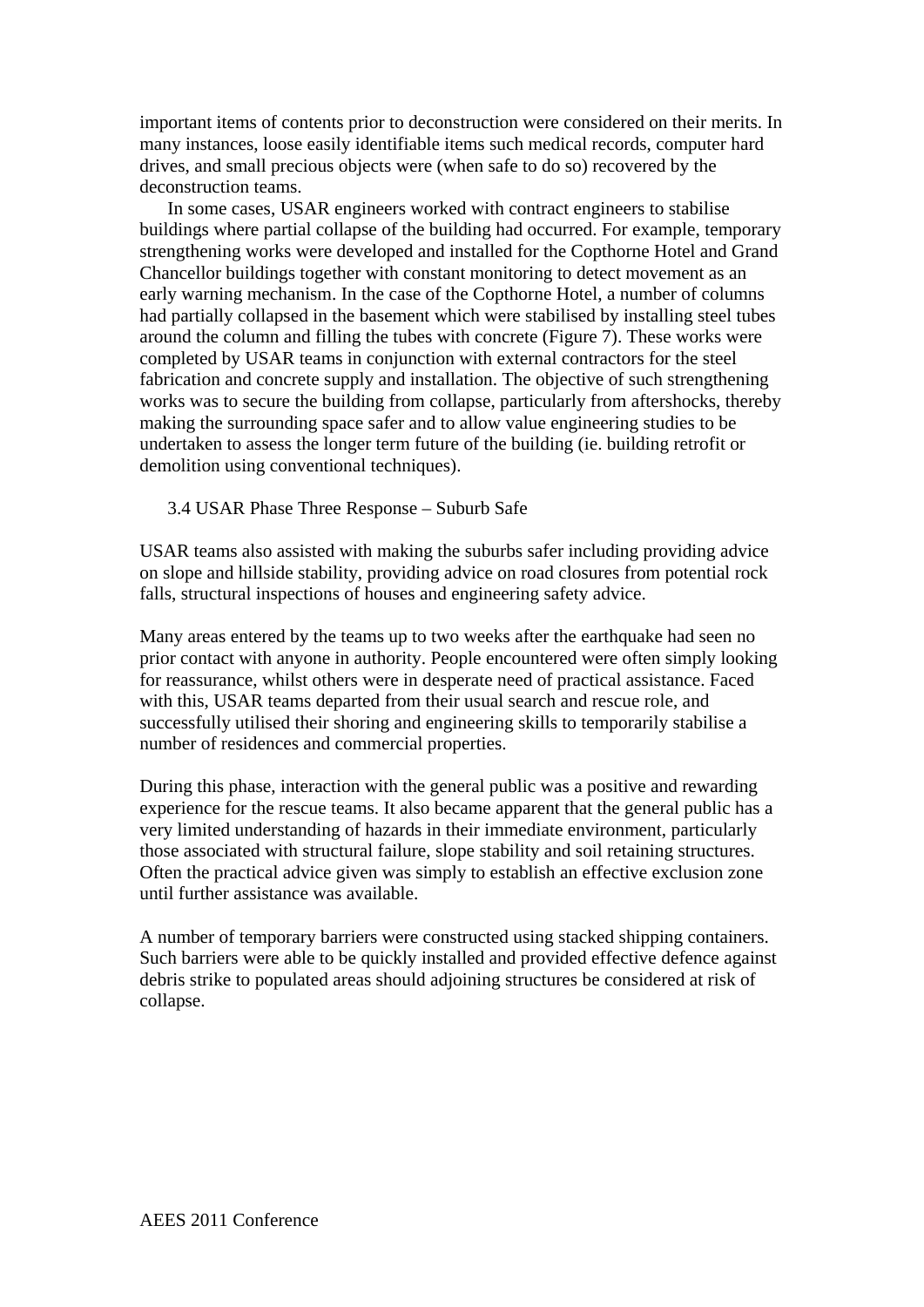## 4. Conclusions

The Mn6.3 'bullseye' Lyttelton earthquake transformed Christchurch from a city of great charm to a scene reminiscent of a war zone, with widespread damage and collapse of buildings, homes and lifeline services. The earthquake claimed 184 lives, destroyed many buildings and caused significant business interruption with an overall reconstruction cost in the order of \$20 billion. Around 700 USAR specialists from around the world assisted in three phases of response operations involving; (i) search and rescue, (ii) victim search and recovery and (iii) city and suburb safe. A lasting impression of the USAR operations was the resilience and caring spirit of the Christchurch community in the face of this disaster of epic proportions.

## 5. Acknowledgements

The authors are very grateful to the ongoing support provided by lead NZ USAR Engineers Dave Brunsdon and Des Bull, who have been instrumental in developing Level 1 and 2 training for USAR Engineers in Australia. The authors provided engineering advice as part of the NZ and Australian USAR teams.



Figure 1 Christchurch Cathedral Collapse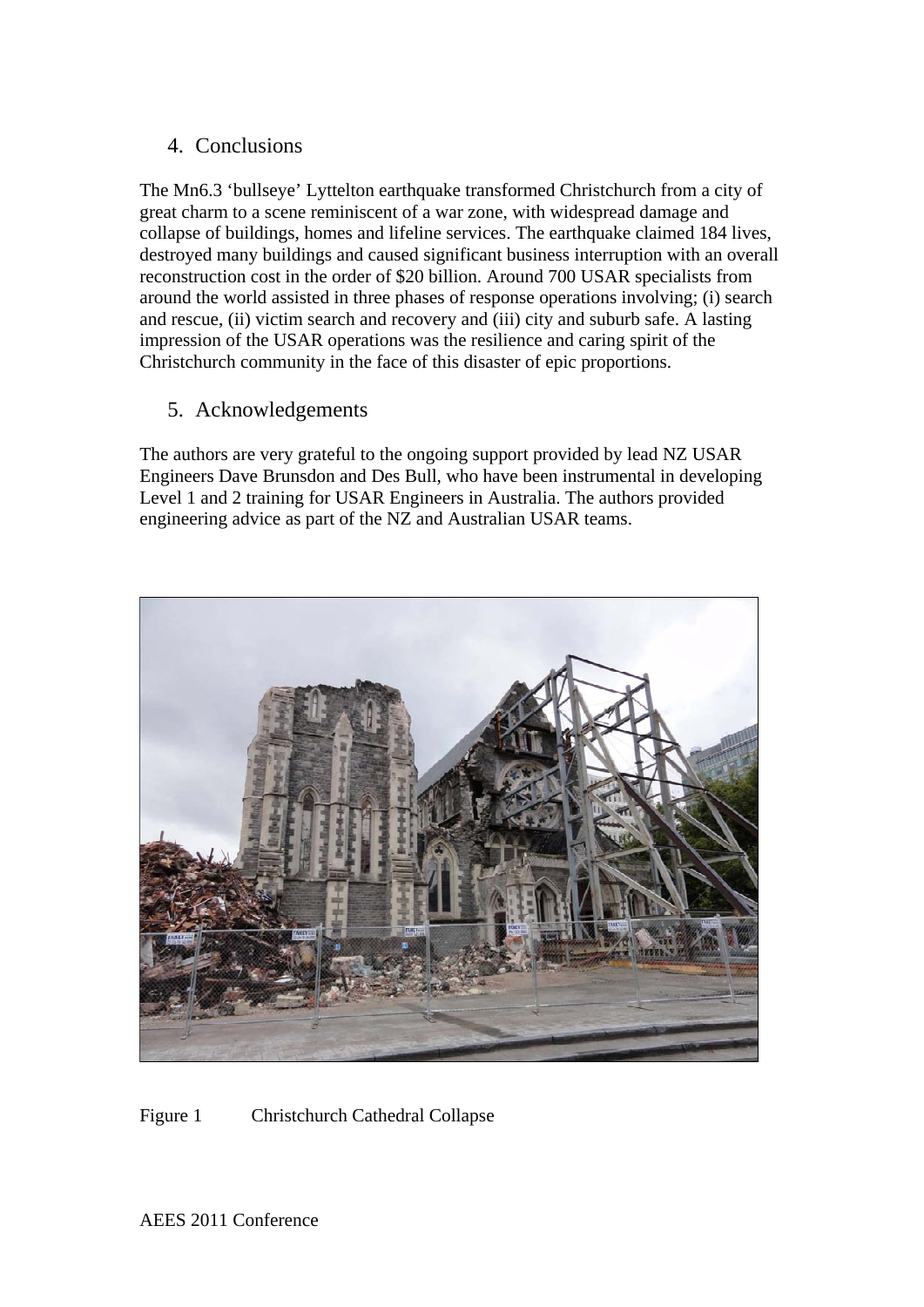

Figure 2 Pyne Gould Building Collapse



Figure 3 Canterbury Television Building collapse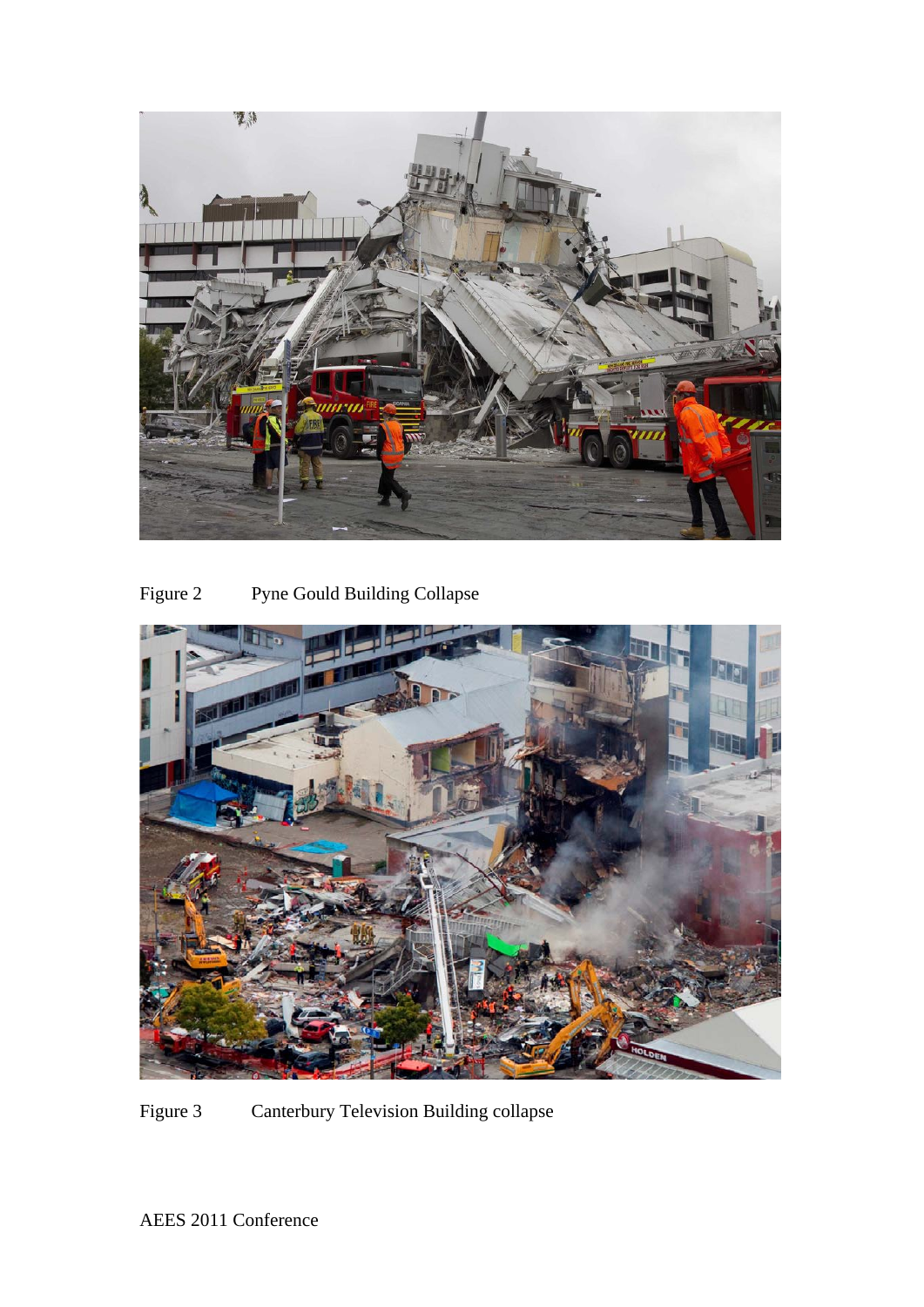

# Figure 4 Forsythe Barr Building Staircase collapse



Figure 5 USAR camp Latimer Square